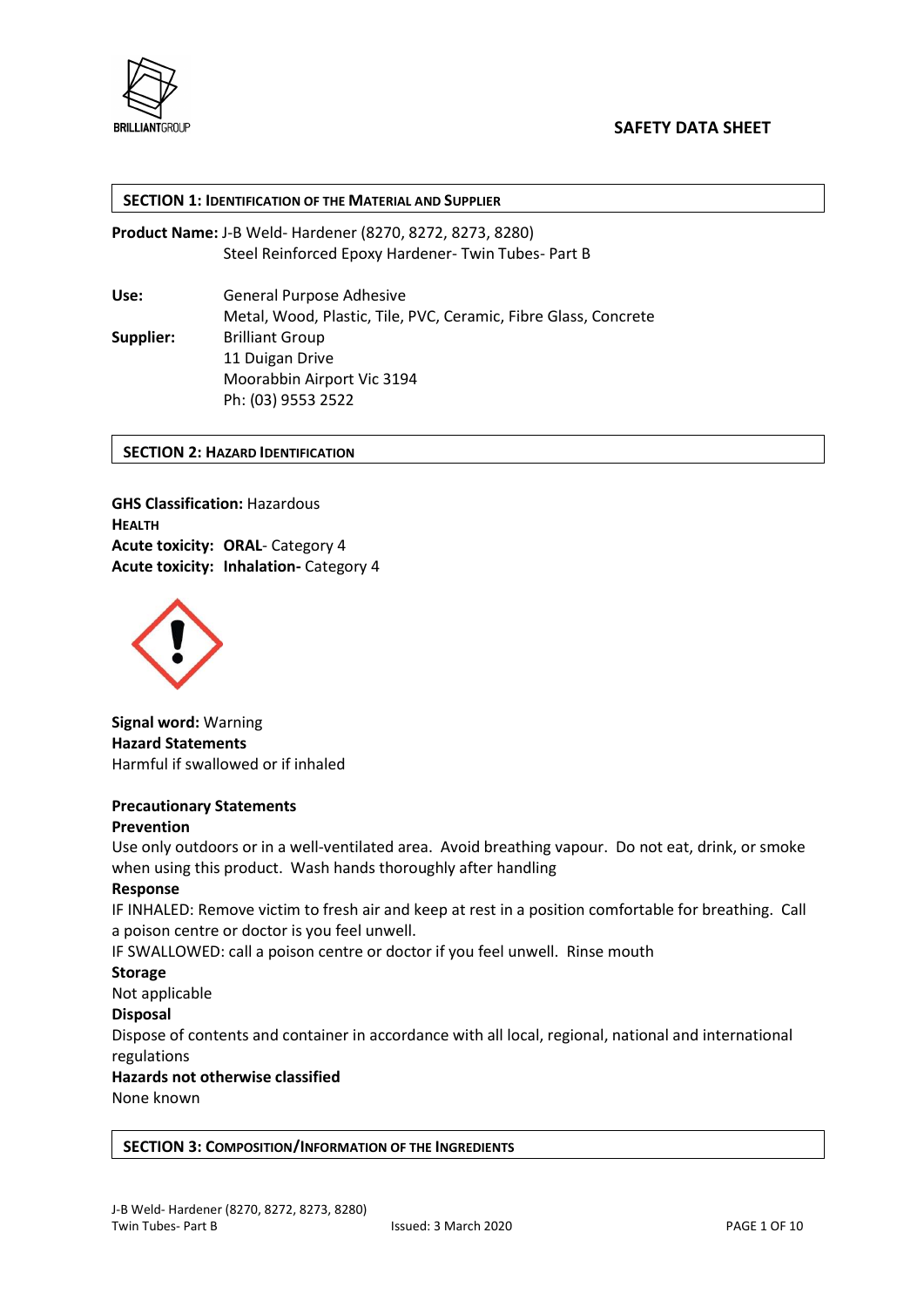

# SAFETY DATA SHEET

| <b>Ingredient Name</b>                  | % by weight | <b>CAS Number</b> |
|-----------------------------------------|-------------|-------------------|
| Benzyl alcohol                          | 1-5         | $100 - 51 - 6$    |
| Titanium dioxide                        | $1 - 5$     | 13463-67-7        |
| 2, 4, 6-tris(Dimethylaminomethyl)phenol | 1-5         | $90 - 72 - 2$     |

# SECTION 4: FIRST AID AND MEASURES

#### Inhalation:

Remove victim to fresh air and keep at rest in a position comfortable for breathing. If it is suspected that fumes are still present, the rescuer should wear an appropriate mask or self-contained breathing apparatus. If not breathing, if breathing is irregular or if respiratory arrest occurs, provide artificial respiration or oxygen by trained personnel. It may be dangerous to the person providing aid to give mouth to mouth resuscitation. Get medical attention if adverse health effects persist or are severe. If unconscious, place in recovery position and get medical attention immediately. Maintain an open airway. Loosen tight clothing such as a collar, tie, belt or waistband. In case of inhalation of decomposition products in a fire, symptoms may be delayed. The exposed person may need to be kept under medical surveillance for 48 hours

#### Skin Contact:

Flush contaminated skin with plenty of water. Remove contaminated clothing and shoes. Get medical attention if symptoms occur. Wash clothing before re-use. Clean shoes thoroughly before reuse

#### Eye Contact:

Immediately flush eyes with plenty of water, occasionally lifting the upper and lower eyelids. Check for and remove any contact lenses. Continue rinsing for at least 10 minutes. Get medical attention Ingestion:

Wash out mouth with water. Remove dentures if any. Remove victim to fresh air and keep at rest in a position comfortable for breathing. If material has been swallowed and the exposed person is conscious, give small quantities of water to drink. Stop if the exposed person feels sick as vomiting may be dangerous. Do not induce vomiting unless directed to do so my medical personnel. If vomiting occurs, the head should be kept low so that vomit does not enter the lungs. Get medical attention. If necessary, call a poison centre or doctor. Never give anything by mouth to an unconscious person. If unconscious, place in recovery position and get medical attention immediately. Maintain an open airway. Loosen tight clothing such as a collar, tie, belt or waistband.

# MOST IMPORTANT SYMPTOMS/EFFECTS, ACUTE AND DELAYED

# Potential acute health effects

Inhalation: Harmful if inhaled. Exposure to decomposition products may cause a health hazard. Serious effects may be delayed following exposure Skin contact: No known significant effects or critical hazards Eye contact: No known significant effects or critical hazards

Ingestion: Harmful if swallowed

#### Over-exposure signs/symptoms

Inhalation: No specific data Skin Contact: No specific data Eye Contact: No specific data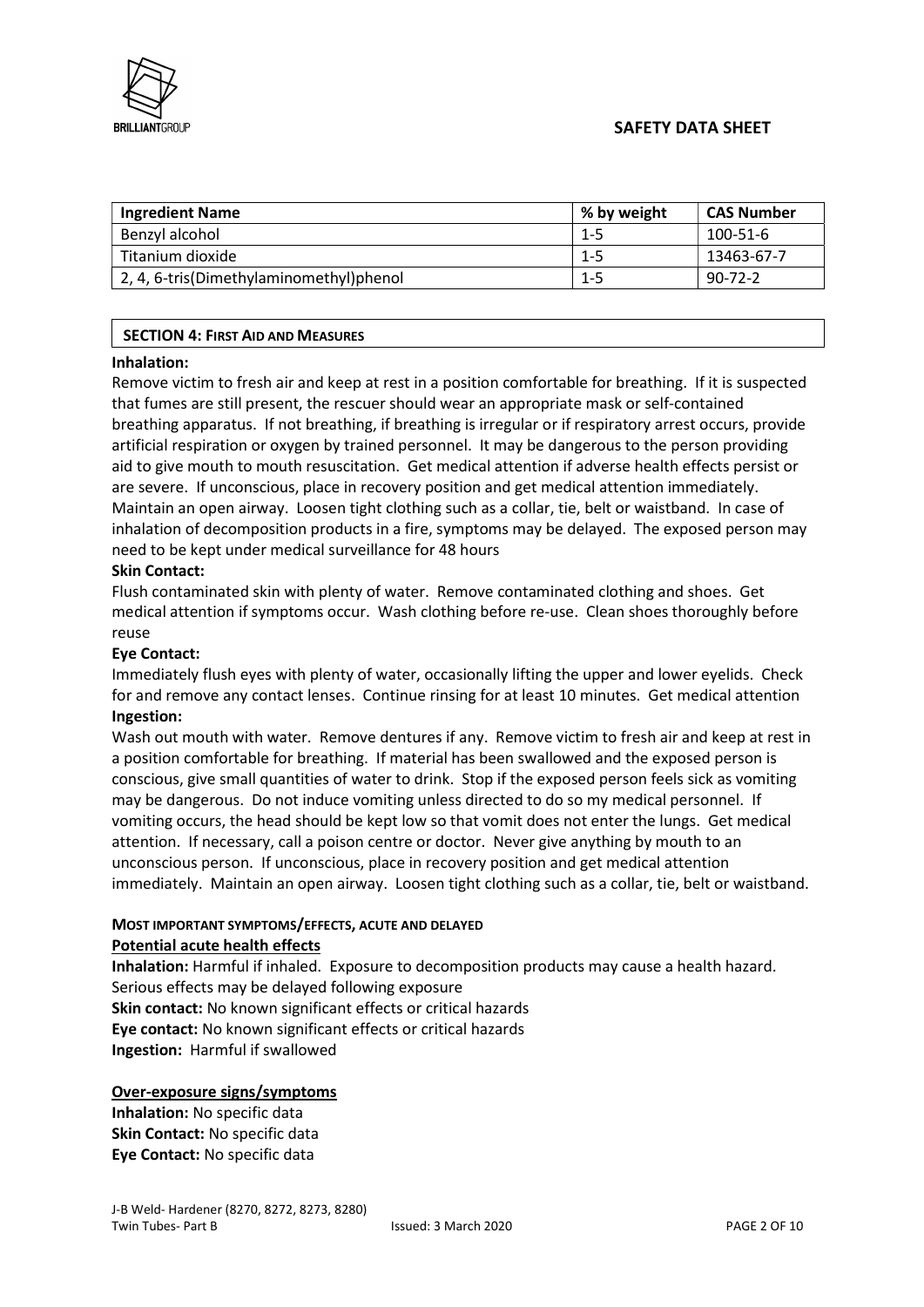

# BRILLIANTGROUP **SAFETY DATA SHEET**

Ingestion: No specific data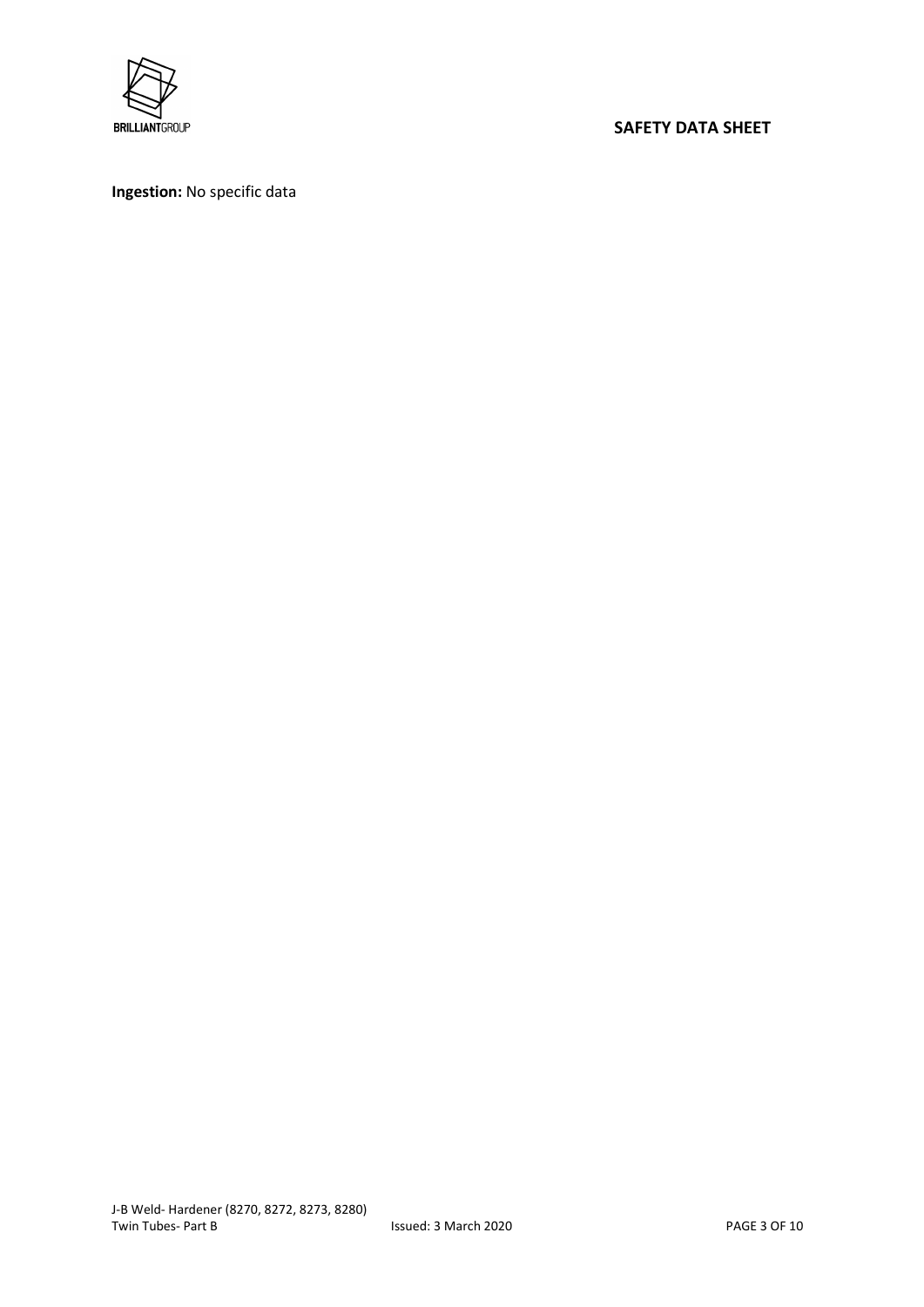

#### Indication of immediate medical attention and special treatment needed, if necessary

Notes to physician: In case of inhalation of decomposition products in a fire, symptoms may be delayed. The exposed person may need to be kept under medical surveillance for 48 hours Specific Treatments: No specific treatment

# See toxicological information (Section 11)

# SECTION 5: FIRE FIGHTING MEASURES

#### Extinguishing Media

Suitable Extinguishing Media: Use an extinguishing agent suitable for the surrounding fire Unsuitable Extinguishing Media: None known

Specific Hazards arising from the Chemical: If in a fire or if heated, a pressure increase will occur and the container may burst

Hazardous Thermal Decomposition Products: Decomposition products may include the following materials: carbon dioxide, carbon monoxide, nitrogen oxides, sulphur oxides, metal oxide/oxides Special protective actions for fire-fighters: Promptly isolate the scene by removing all persons from the vicinity of the incident if there is a fire. No action shall be taken involving any personal risk or without suitable training.

Special protective equipment for firefighters: Firefighters wear appropriate protective equipment and self-contained breathing apparatus, with a full face-piece operated in a positive pressure mode

# SECTION 6: ACCIDENTAL RELEASE MEASURES

#### Personal precautions, protective equipment and emergency procedures

#### For non-emergency personnel:

No action shall be taken involving any personal risk or without suitable training. Evacuate surrounding areas. Keep unnecessary and unprotected personnel from entering. Do not touch or walk through spilled material. Provide adequate ventilation. Wear appropriate respirator when ventilation is inadequate. Put on appropriate personal protective equipment

#### For emergency responders:

If specialised clothing is required to deal with the spillage, take note of any information in Section 8 on suitable and unsuitable materials. See also the information in "For non-emergency personnel"

# Environmental Precautions:

Avoid dispersal of spilled material and runoff and contact with soil, waterways, drains and sewers. Inform the relevant authorities if the product has caused environmental pollution (sewers, waterways, soil or air)

#### Methods and material for containment and cleaning up

#### Small Spill:

Stop leak if without risk. Move containers from spill area. Dilute with water and mop up if watersoluble. Alternatively, or if water-insoluble, absorb with an inert dry material and place in an appropriate waste disposal container. Dispose of via a licensed waste disposal contractor Large Spill:

# Stop leak if without risk. Move containers from spill area. Approach release from upwind. Prevent entry into sewers, water courses, basements or confined areas. Wash spillages into an effluent treatment plant or proceed as follows; Contain and collect spillage with non-combustible, absorbent material eg sand, earth, vermiculite or diatomaceous earth and place in container for disposal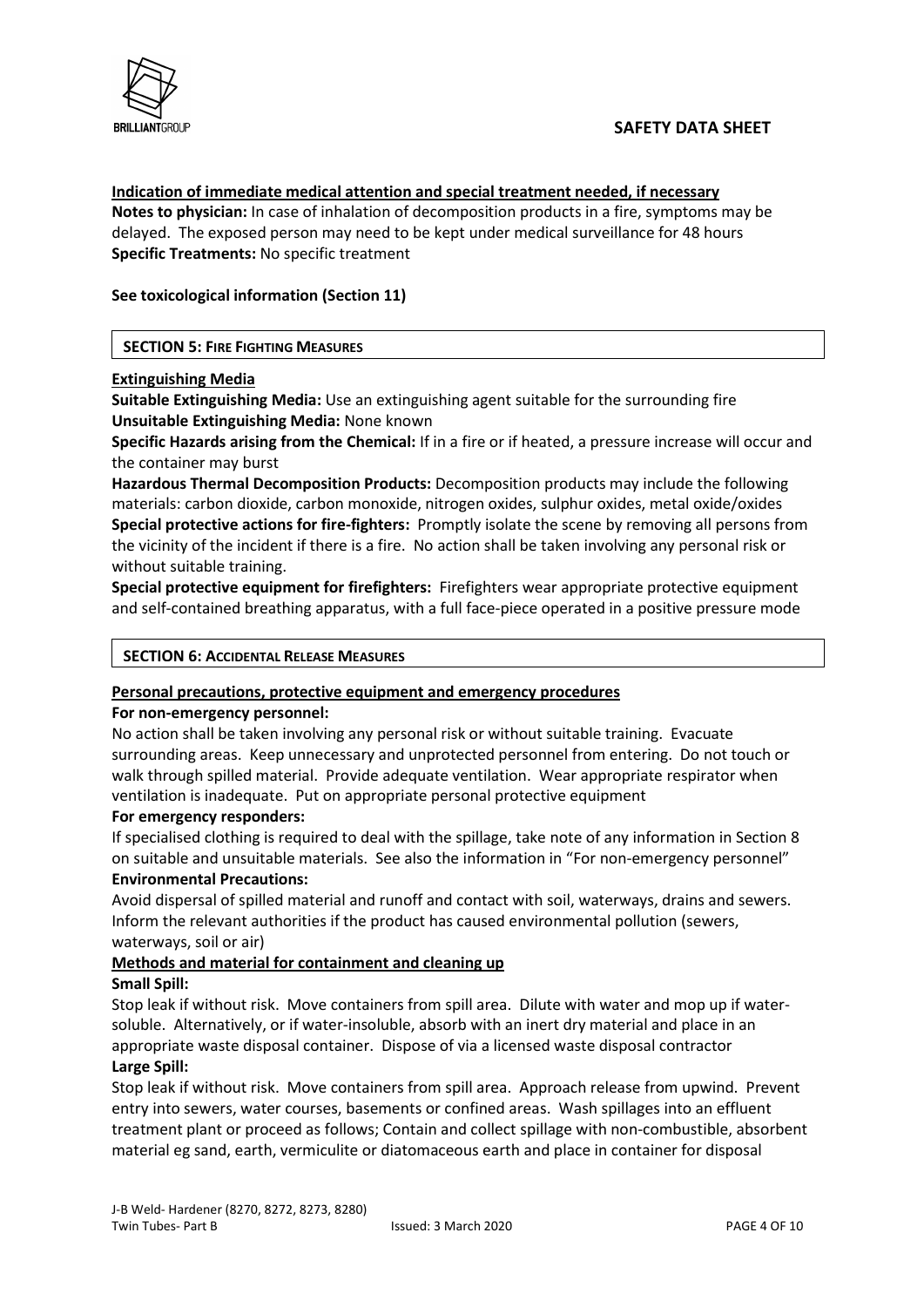

according to local regulations. Dispose of via a licensed waste disposal contractor. Contaminated absorbent material may pose some hazard as the spilled product.

# SECTION 7: HANDLING AND STORAGE

## Conditions for safe storage, including any incompatibilities:

Do not store below the following temperature;  $35^{\circ}$ C (95<sup>o</sup>F). Store in accordance with local regulations. Store in original container protected from direct sunlight in a dry, cool and wellventilated area, away from incompatible materials (see Section 10) and food and drink. Keep container tightly closed and sealed until ready for use. Containers that have been opened must be carefully resealed and kept upright to prevent leakage. Do not store in unlabelled containers. Use appropriate containment to avoid environmental contamination.

# Precautions for safe handling:

# Protective Measures:

Put on appropriate personal protective equipment (see Section 8). Persons with a history of skin sensitisation problems should not be employed in any process in which this product is used. Do not get in eyes or on skin or clothing. Do not ingest. Keep in the original container or an approved alternative made from a compatible material, kept tightly closed when not in use. Empty containers retain product residue and can be hazardous. Do not reuse container.

# Advice on general occupational hygiene:

Eating, drinking and smoking should be prohibited in areas where this material is handled, stored and processed. Workers should wash hands and face before eating, drinking and smoking. Remove contaminated clothing and protective equipment before entering eating areas. See also Section 8 for additional information on hygiene measures.

#### SECTION 8: EXPOSURE CONTROLS/PERSONAL PROTECTION

# Control Parameters

#### Occupational Exposure Limits

| <b>Ingredient Name</b> | CAS#       | <b>Exposure Limits</b>                             |
|------------------------|------------|----------------------------------------------------|
| Benzyl alcohol         | 100-51-6   | AIHA WEEL                                          |
|                        |            | TWA: 10ppm 8 hours                                 |
| Titanium dioxide       | 13463-67-7 | <b>ACGIH TLV</b>                                   |
|                        |            | TWA: $10mg/m3$ 8 hours                             |
|                        |            | <b>OSHA PEL</b>                                    |
|                        |            | TWA: 10mg/m <sup>3</sup> 8 hours. Form: total dust |
|                        |            | <b>OSHA PEL</b>                                    |
|                        |            | TWA: 15mg/m <sup>3</sup> 8 hours. Form: total dust |

#### Appropriate Engineering Controls:

Use only with adequate ventilation. Use process enclosures, local exhaust ventilation or other engineering controls to keep worker exposure to airborne contaminants below any recommended or statutory limits

#### Environmental Exposure Controls:

Emissions from ventilation or work process equipment should be checked to ensure they comply with the requirements of environmental protection legislation. In some cases, fume scrubbers,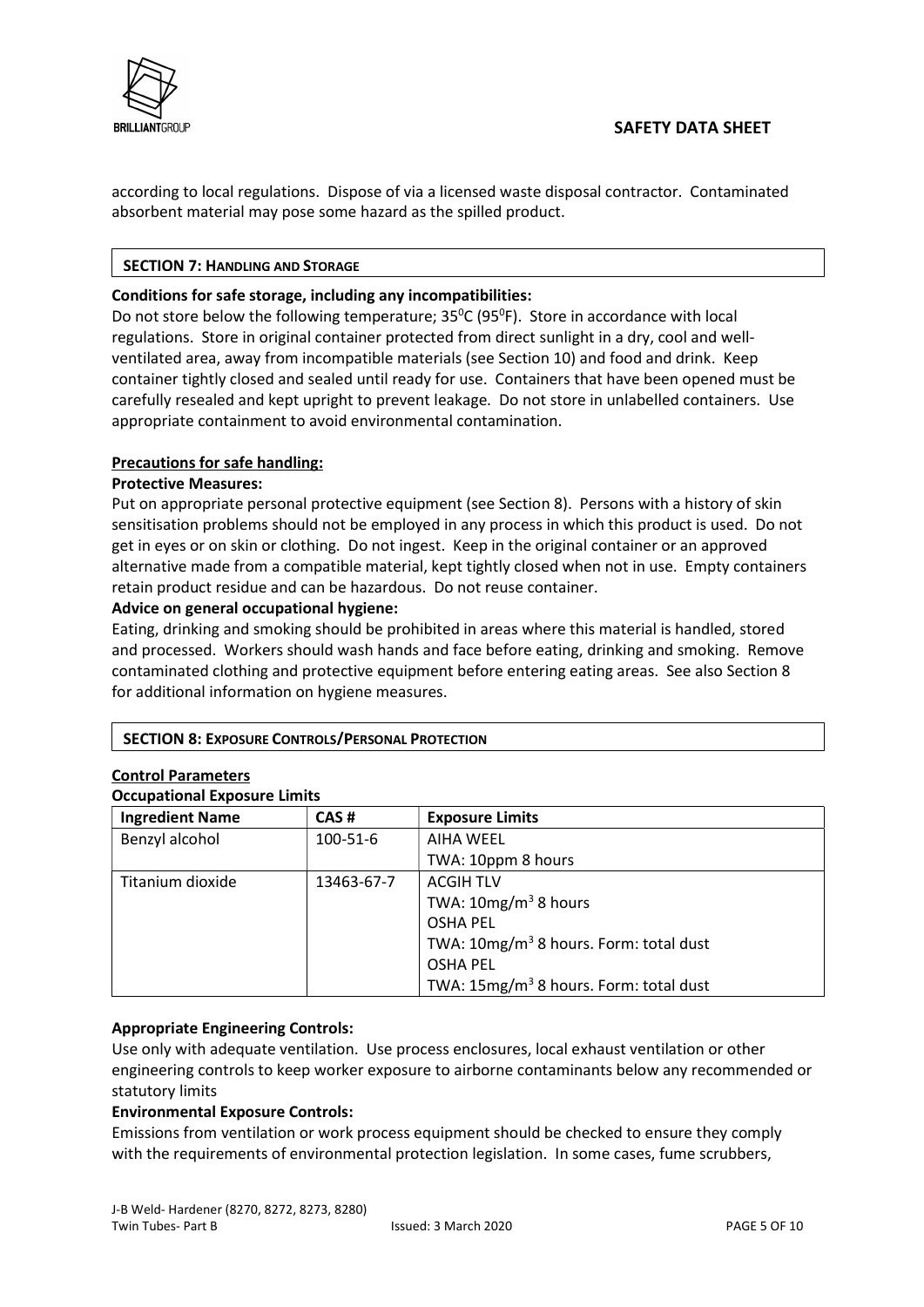

filters or engineering modifications to the process equipment will be necessary to reduce emissions to acceptable levels

# Individual Protection Measures

## Hygiene Measures:

Wash hands, forearms and face thoroughly after handling chemical products, before eating, smoking and using the toilet and at the end of the working period. Appropriate techniques should be used to remove potentially contaminated clothing. Contaminated work clothing should not be allowed out of the workplace. Wash contaminated clothing before reusing. Ensure that eyewash stations and safety showers are close to the workstation location

# Respiratory Protection:

Use a properly fitted, particulate filter respiratory complying with an approved standard if a risk assessment indicates this is necessary. Respirator selection must be based on known or anticipated exposure levels, the hazards of the product and the safe working limits of the selected respirator

# Skin Protection

# Hand Protection:

Chemical-resistant, impervious gloves complying with an approved standard should be worn at all times when handling chemical products if a risk assessment indicates this is necessary. Considering the parameters specified by the glove manufacturer, check during use that the gloves are still retaining their protective properties. It should be noted that the time to breakthrough for any glove material may be different for different glove manufacturers. In the case of mixtures, consisting of several substances, the protection time of the gloves cannot be accurately estimated

#### Body Protection:

Personal protective equipment for the body should be selected based on the task being performed and the risks involved and should be approved by a specialist before handling this product

#### Other skin protection:

Appropriate footwear and any additional skin protection measures should be selected based on the task being performed and the risks involved and should be approved by a specialist before handling this product

#### Eye/face protection:

Safety eyewear complying with an approved standard should be used when a risk assessment indicates this is necessary to avoid exposure to liquid splashes, mist, gases or dust. If contact is possible, the following protection should be worn, unless the assessment indicates a higher degree of protection: safety glasses with side-shields

#### SECTION 9: PHYSICAL AND CHEMICAL PROPERTIES

| <b>Physical and chemical properties</b> |                                                                                                   |
|-----------------------------------------|---------------------------------------------------------------------------------------------------|
| <b>Physical State:</b>                  | Liquid                                                                                            |
| Colour:                                 | White                                                                                             |
| Odour:                                  | Amine-like                                                                                        |
| <b>Odour threshold:</b>                 | Not available                                                                                     |
| pH:                                     | Not available                                                                                     |
| <b>Melting Point:</b>                   | Not available                                                                                     |
| <b>Boiling Point:</b>                   | Not available                                                                                     |
| <b>Flash Point:</b>                     | Closed cup: $>93.3$ <sup>o</sup> C ( $>199.9$ <sup>o</sup> F) Product does not sustain combustion |
| <b>Evaporation Rate:</b>                | Not available                                                                                     |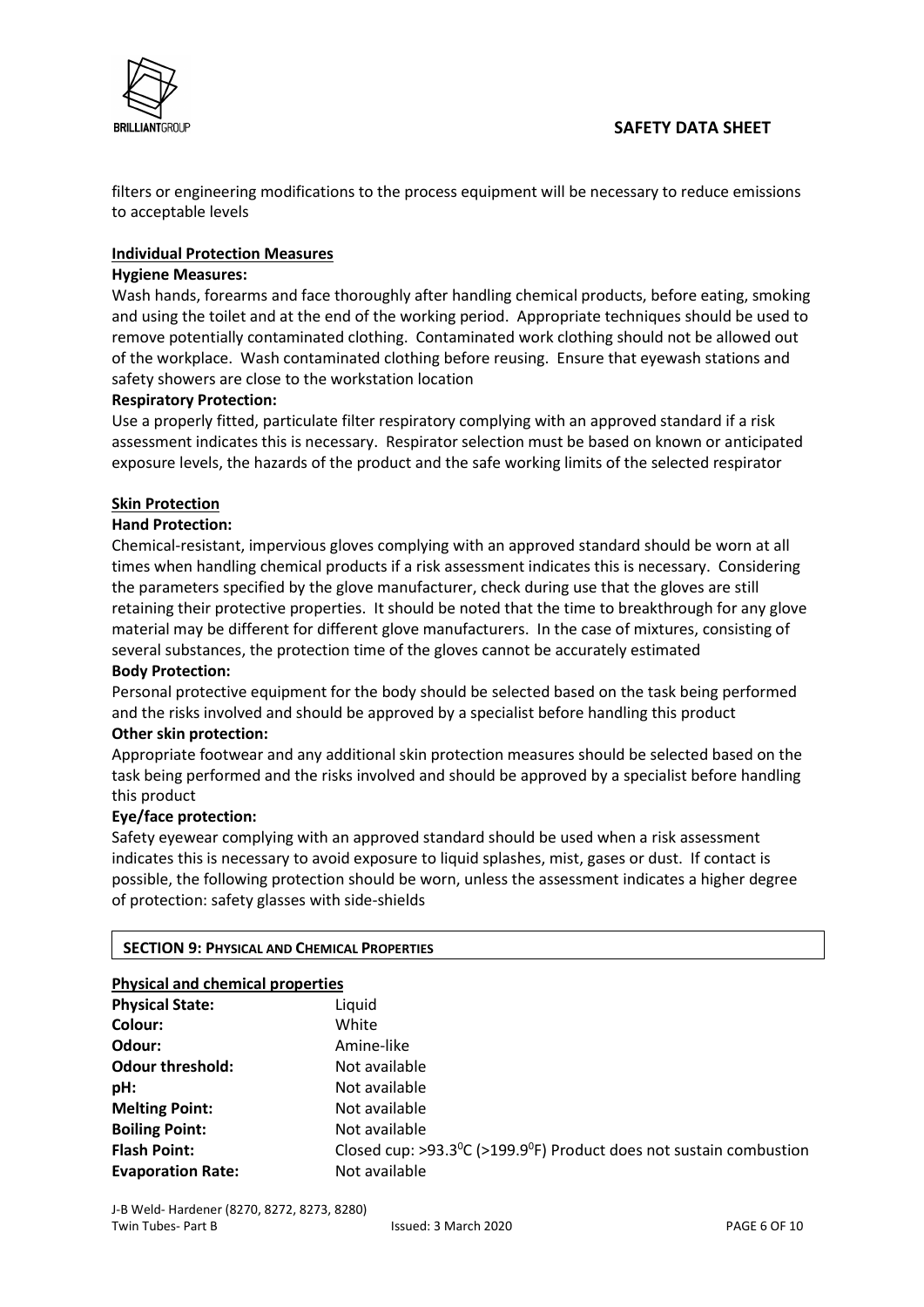



| Flammability (solid, gas)                                   | Flammable in the presence of the following materials or conditions:<br>open flames, sparks and static discharge |  |
|-------------------------------------------------------------|-----------------------------------------------------------------------------------------------------------------|--|
| Lower and upper explosive (flammable) limits: Not available |                                                                                                                 |  |
| Vapour pressure:                                            | Not available                                                                                                   |  |
| Vapour density:                                             | Not available                                                                                                   |  |
| <b>Relative density:</b>                                    | 1.955                                                                                                           |  |
| Solubility:                                                 | Not available                                                                                                   |  |
| <b>Solubility in water:</b>                                 | Not available                                                                                                   |  |
| <b>Auto-ignition temperature:</b>                           | Not available                                                                                                   |  |
| <b>Decomposition temperature:</b>                           | >220 <sup>o</sup> C (>428 <sup>o</sup> F)                                                                       |  |
| <b>Viscosity:</b>                                           | Not available                                                                                                   |  |
| VOC (% content)                                             | $< 1\%$                                                                                                         |  |

#### SECTION 10: STABILITY AND REACTIVITY

Reactivity: No specific test data related to reactivity available for this product or its ingredients Chemical stability: This product is stable

Possibility of Hazardous reactions: Under normal conditions of storage and use, hazardous reactions will not occur

Conditions to avoid: No specific data

Incompatible Materials: No specific data

Hazardous decomposition products: Under normal conditions of storage and use, hazardous decomposition products should not be produced

#### SECTION 11: TOXICOLOGICAL INFORMATION

#### ACUTE TOXICITY

| <b>Product/ingredient name</b> | <b>Result</b> | <b>Species</b> | <b>Dose</b>  | Exposure |
|--------------------------------|---------------|----------------|--------------|----------|
| Benzyl alcohol                 | LD50 Oral     | Rat            | 1230mg/kg    |          |
| 2, 4, 6-tris                   | LD50 Dermal   | Rat            | 1280mg/kg    |          |
| (Dimethylaminomethyl)phenol    | LD50 Oral     | Rat            | $1200$ mg/kg |          |

#### IRRITATION/CORROSION

| <b>Product/ingredient name</b> | <b>Result</b>         | <b>Species</b> | <b>Score</b>             | <b>Exposure</b>        | <b>Observation</b>       |
|--------------------------------|-----------------------|----------------|--------------------------|------------------------|--------------------------|
| Benzyl alcohol                 | Skin- Mild irritant   | Man            | $\overline{\phantom{a}}$ | 48 hours 16 milligrams | $\overline{\phantom{a}}$ |
|                                | Skin-Moderate         | Pig            | ٠                        | 100 Percent            | $\overline{\phantom{0}}$ |
|                                | irritant              |                |                          |                        | $\overline{\phantom{a}}$ |
|                                | Skin-Moderate         | Rabbit         | $\overline{\phantom{a}}$ | 24 hours 100           |                          |
|                                | irritant              |                |                          | milligrams             |                          |
| Titanium dioxide               | Skin- Mild irritant   | Human          | $\overline{\phantom{a}}$ | 72 hours 300           | $\overline{\phantom{a}}$ |
|                                |                       |                |                          | micrograms             |                          |
|                                |                       |                |                          | intermittent           |                          |
| 2, 4, 6-tris                   | Eyes- Severe irritant | Rabbit         | $\overline{\phantom{a}}$ | 24 hours 50            |                          |
| (Dimethylaminomethyl)phenol    |                       |                |                          | Micrograms             |                          |
|                                | Skin- mild irritant   | Rat            |                          | 0.025 Millilitres      |                          |
|                                | Skin-Severe irritant  | Rat            | ٠                        | 0.25 Millilitres       | $\overline{\phantom{0}}$ |
|                                | Skin-Severe irritant  | Rabbit         | $\overline{\phantom{a}}$ | 24 hours 2 milligrams  | $\overline{\phantom{a}}$ |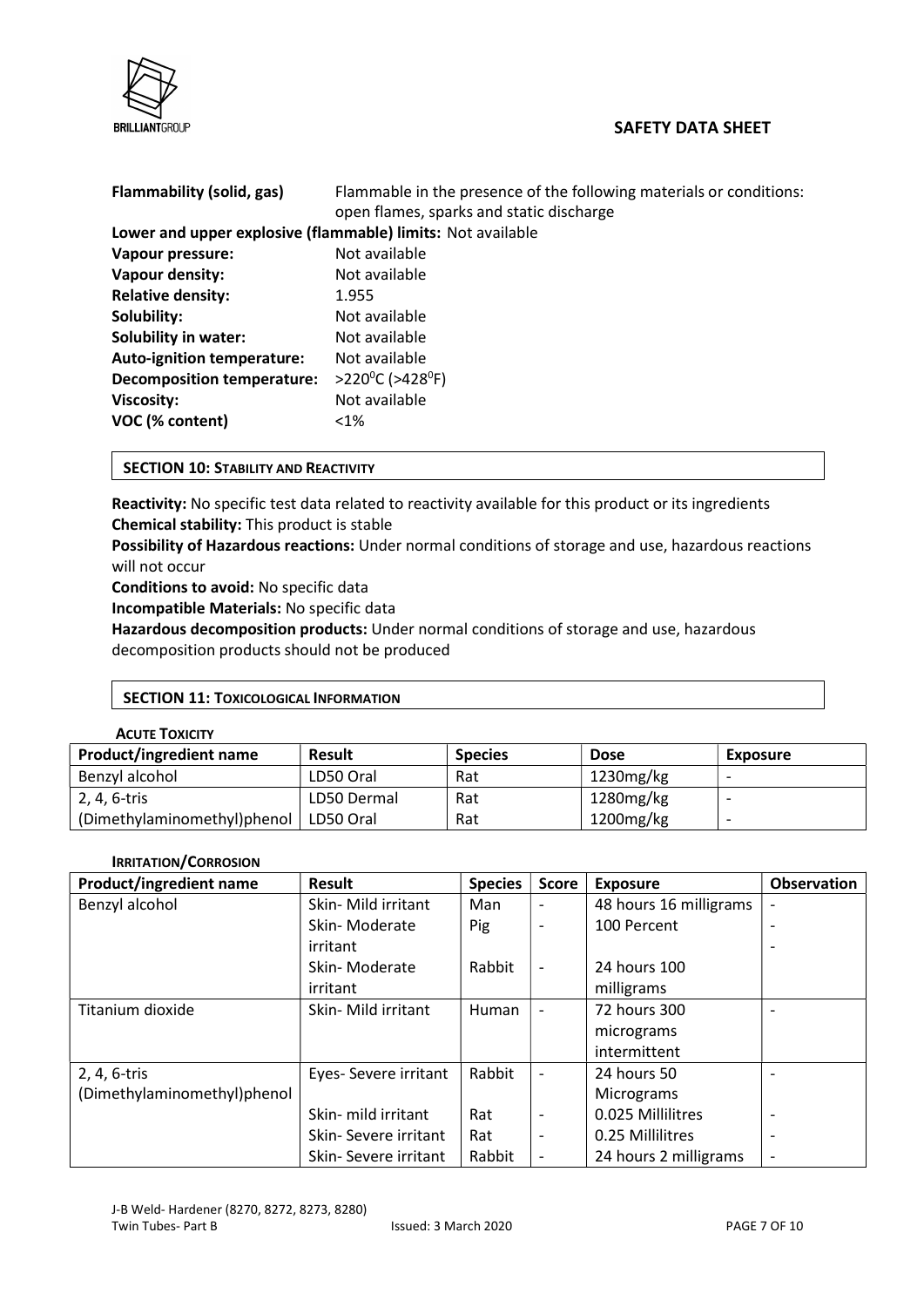

BRILLIANTGROUP **SAFETY DATA SHEET** 

| Sensitisation:       | No specific data |
|----------------------|------------------|
| <b>Mutagenicity:</b> | No specific data |
| Carcinogenicity:     | No specific data |

#### **CLASSIFICATION**

| <b>Product/ingredient name</b> | <b>OSHA</b> | <b>IARC</b> | <b>NTP</b> |
|--------------------------------|-------------|-------------|------------|
| Titanium dioxide               |             | 2B          |            |

| <b>Reproductive toxicity:</b>                       | No specific data |
|-----------------------------------------------------|------------------|
| Teratogenicity:                                     | No specific date |
| Specific target organ toxicity (single exposure):   | No specific data |
| Specific target organ toxicity (repeated exposure): | No specific data |
| <b>Aspiration Hazard:</b>                           | No specific data |
| Information on the likely routes of exposure:       | Not available    |

#### POTENTIAL ACUTE HEALTH EFFECTS

|             | <b>Eye Contact:</b> No known significant effects or critical hazards              |
|-------------|-----------------------------------------------------------------------------------|
| Inhalation: | Harmful if inhaled. Exposure to decomposition products may cause a health hazard. |
|             | Serious effects may be delayed following exposure                                 |
|             | <b>Skin Contact:</b> No known significant effects or critical hazards             |
| Ingestion:  | Harmful if swallowed                                                              |

#### SYMPTOMS RELATED TO THE PHYSICAL, CHEMICAL, AND TOXICOLOGICAL CHARACTERISTICS

| <b>Eye Contact:</b>  | No specific data |
|----------------------|------------------|
| Inhalation:          | No specific data |
| <b>Skin contact:</b> | No specific data |
| Ingestion:           | No specific data |

#### DELAYED AND IMMEDIATE EFFECTS AND ALSO CHRONIC EFFECTS FROM SHORT AND LONG TERM EXPOSURE

| Short term exposure                 |               |
|-------------------------------------|---------------|
| <b>Potential immediate effects:</b> | Not available |
| <b>Potential Delayed effects:</b>   | Not available |
| Long term exposure                  |               |
| Potential immediate effects:        | Not available |

| . סנכוונוסו וווווווכסוסנכ כווככנס.       | ivul uvunupil                                    |
|------------------------------------------|--------------------------------------------------|
| <b>Potential delayed effects:</b>        | Not available                                    |
| <b>Potential chronic health effects:</b> | No specific data                                 |
| General:                                 | No known significant effects or critical hazards |
| Carcinogenicity:                         | No known significant effects or critical hazards |
| <b>Mutagenicity:</b>                     | No known significant effects or critical hazards |
| Teratogenicity:                          | No known significant effects or critical hazards |
| <b>Developmental effects:</b>            | No known significant effects or critical hazards |
| <b>Fertility effects:</b>                | No known significant effects or critical hazards |
|                                          |                                                  |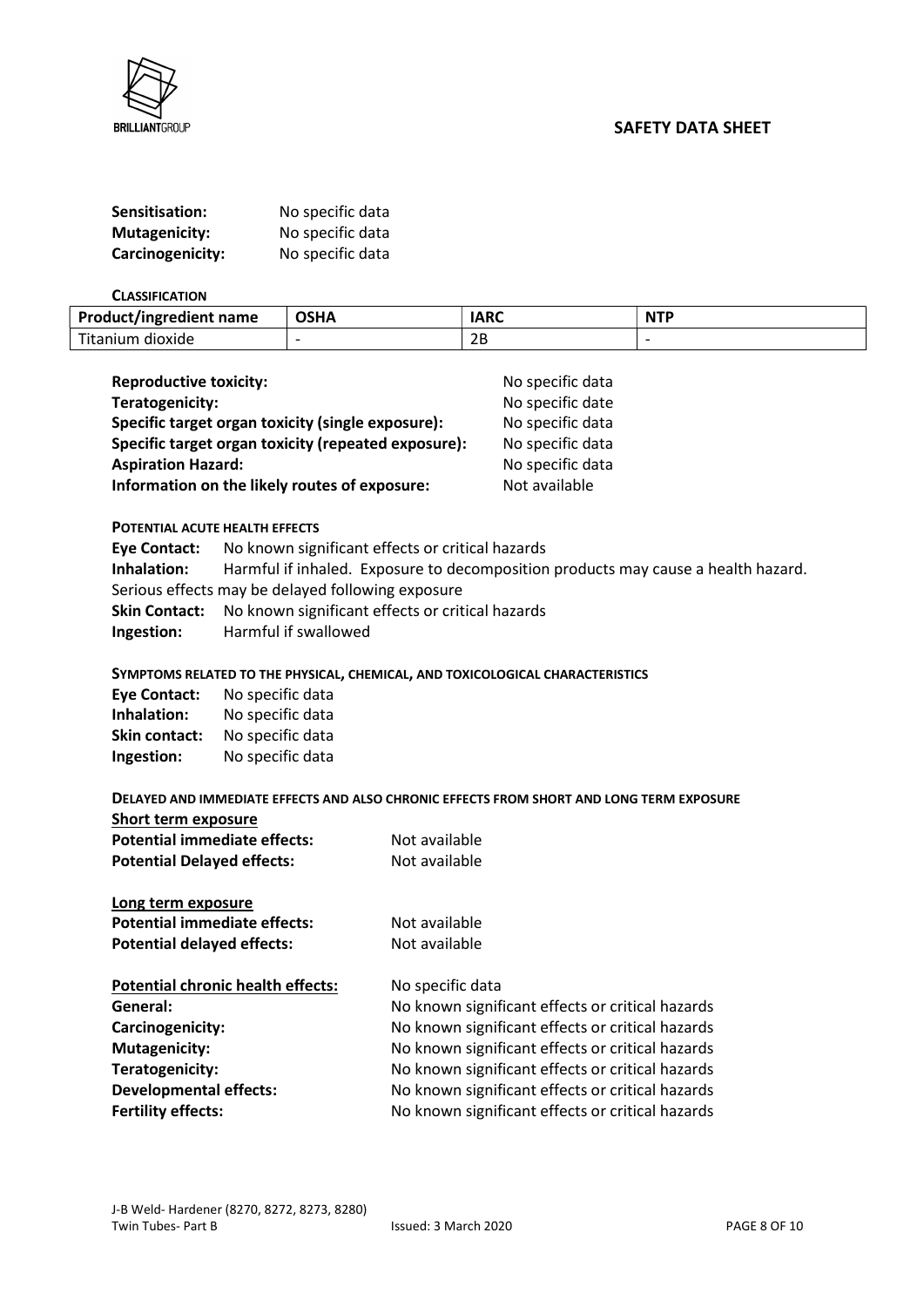

# NUMERICAL MEASURES OF TOXICITY Acute toxicity estimates

| Route      | <b>ATE Value</b>     |
|------------|----------------------|
| Oral       | 1969.5mg/kg          |
| Dermal     | 8745 mg/kg           |
| Inhalation | $3.551 \text{ mg/l}$ |

# SECTION 12: ECOLOGICAL INFORMATION

| Product/Ingredient      | <b>Result</b>                        | <b>Species</b>                                                           | <b>Exposure</b> |
|-------------------------|--------------------------------------|--------------------------------------------------------------------------|-----------------|
| <b>Name</b>             |                                      |                                                                          |                 |
| <b>Benzyl alcohol</b>   | Acute LC50 460000ug/l<br>Fresh water | Fish-Pimephales, promelas-<br>juvenile (Fledgling, Hatching,<br>Weaning) | 96 hours        |
| <b>Titanium alcohol</b> | Acute LC50 1000000ug/l               | Fish-Fundulus heteroclitus                                               | 96 hours        |
|                         | Marine water                         |                                                                          |                 |

#### PERSISTENCE AND DEGRADABILITY

No specific data

#### Bio accumulative potential

| <b>Product/Ingredient name</b>           | LogP <sup>ow</sup>       | <b>BCF</b> | Potential |
|------------------------------------------|--------------------------|------------|-----------|
| <b>Benzyl alcohol</b>                    | 0.87                     |            | Low       |
| <b>Titanium alcohol</b>                  | $\overline{\phantom{0}}$ | 352        | Low       |
| 2, 4, 6-tris (Dimethylaminomethyl)phenol | 0.219                    |            | Low       |

#### MOBILITY TO SOIL

Soil/water partition coefficient  $(K_{OC})$  Not available Other adverse effects **No known significant effects or critical hazards** 

#### SECTION 13: DISPOSAL CONSIDERATIONS

#### Disposal Methods:

The generation of waste should be avoided or minimised whenever possible. Disposal of this product, solutions and any by-products should at all times comply with the requirements of environmental protection and waste disposal legislation and any regional local authority requirements. Dispose of surplus and non-recyclable products via a licensed waste disposal contractor. Waste should not be disposed of untreated to the sewer unless fully compliant with the requirements of all authorities with jurisdiction. Waste packaging should be recycled. Incineration or landfill should only be considered when recycling is not feasible. This material and its container must be disposed of in a safe way. Care should be taken when handling emptied containers that have not been cleaned or rinsed out. Empty containers or liners may retain some product residues. Avoid dispersal of spilled material and runoff and contact with soil, waterways, drains and sewers.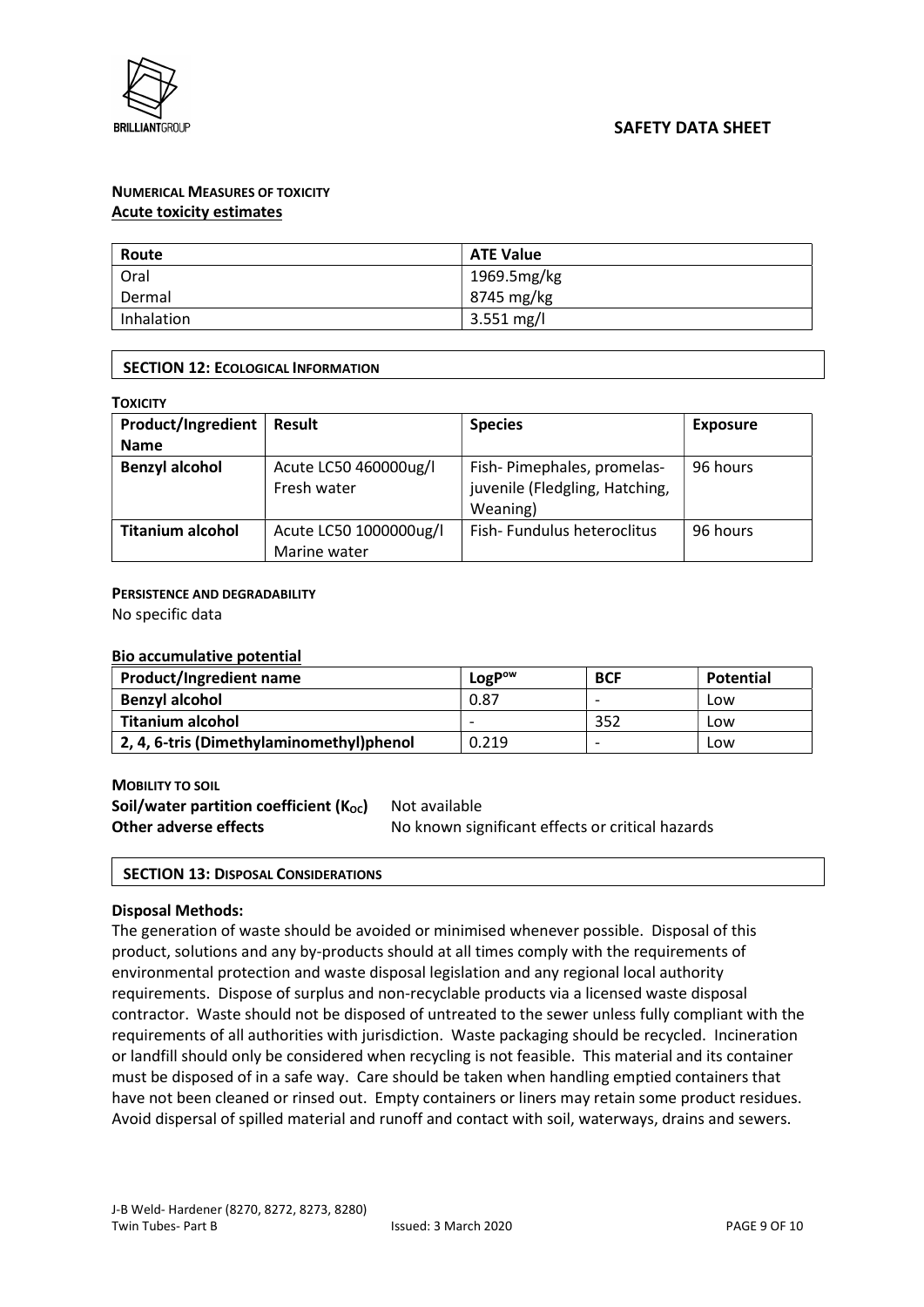

|                                   | <b>TDG Classification</b><br>(Road and Rail) | <b>IMDG</b><br>(Maritime) | <b>IATA</b><br>(Air) |
|-----------------------------------|----------------------------------------------|---------------------------|----------------------|
| <b>UN Number</b>                  | Not regulated                                | Not regulated             | Not regulated        |
| <b>UN Proper Shipping Name</b>    |                                              |                           |                      |
| <b>Transport Hazard Class(es)</b> | -                                            | -                         | -                    |
| <b>Packing Group</b>              |                                              |                           |                      |
| <b>Environmental Hazards</b>      | No.                                          | No                        | No                   |
| <b>Additional Information</b>     |                                              |                           |                      |

#### SPECIAL PRECAUTIONS FOR USER

Transport within user's premises: always transport in closed containers that are upright and secure. Ensure that persons transporting the product know what to do in the event of an accident or spillage

| <b>SECTION 15: REGULATORY INFORMATION</b>       |         |                       |                                  |          |                                          |                                                 |
|-------------------------------------------------|---------|-----------------------|----------------------------------|----------|------------------------------------------|-------------------------------------------------|
| <b>Name</b>                                     | %       | <b>Fire</b><br>Hazard | Sudden<br>release of<br>pressure | reactive | Immediate<br>(acute)<br>health<br>hazard | <b>Delayed</b><br>(chronic)<br>health<br>hazard |
| <b>Benzyl alcohol</b>                           | $1 - 5$ | No                    | No                               | No       | Yes                                      | No                                              |
| <b>Titanium dioxide</b>                         | $1 - 5$ | No                    | No.                              | No       | No                                       | Yes                                             |
| 2, 4, 6-tris<br>(Dimethylaminomethyl)<br>phenol | $1 - 5$ | No.                   | No                               | No.      | Yes                                      | No                                              |

ASICS: All ingredients of this material are listed or exempt on the Australian Inventory of Chemical Substance

Substances of very high concern: None of the components are listed

#### SECTION 16: OTHER INFORMATION

#### Abbreviations:

| ATE.          | Acute toxicity estimate                                                          |
|---------------|----------------------------------------------------------------------------------|
| <b>BCF</b>    | Bio concentration factor                                                         |
| <b>GHS</b>    | Globally harmonised system of classification and labelling of chemicals          |
| <b>IATA</b>   | International air transport association                                          |
| IBC           | Immediate bulk container                                                         |
| <b>IMDG</b>   | International maritime dangerous goods                                           |
| <b>LogPow</b> | logarithm of the octanol/water partition coefficient                             |
|               | MARPOL 73/78 International convention for the prevention of pollution from ships |
| <b>UN</b>     | <b>United Nations</b>                                                            |
|               |                                                                                  |

٦